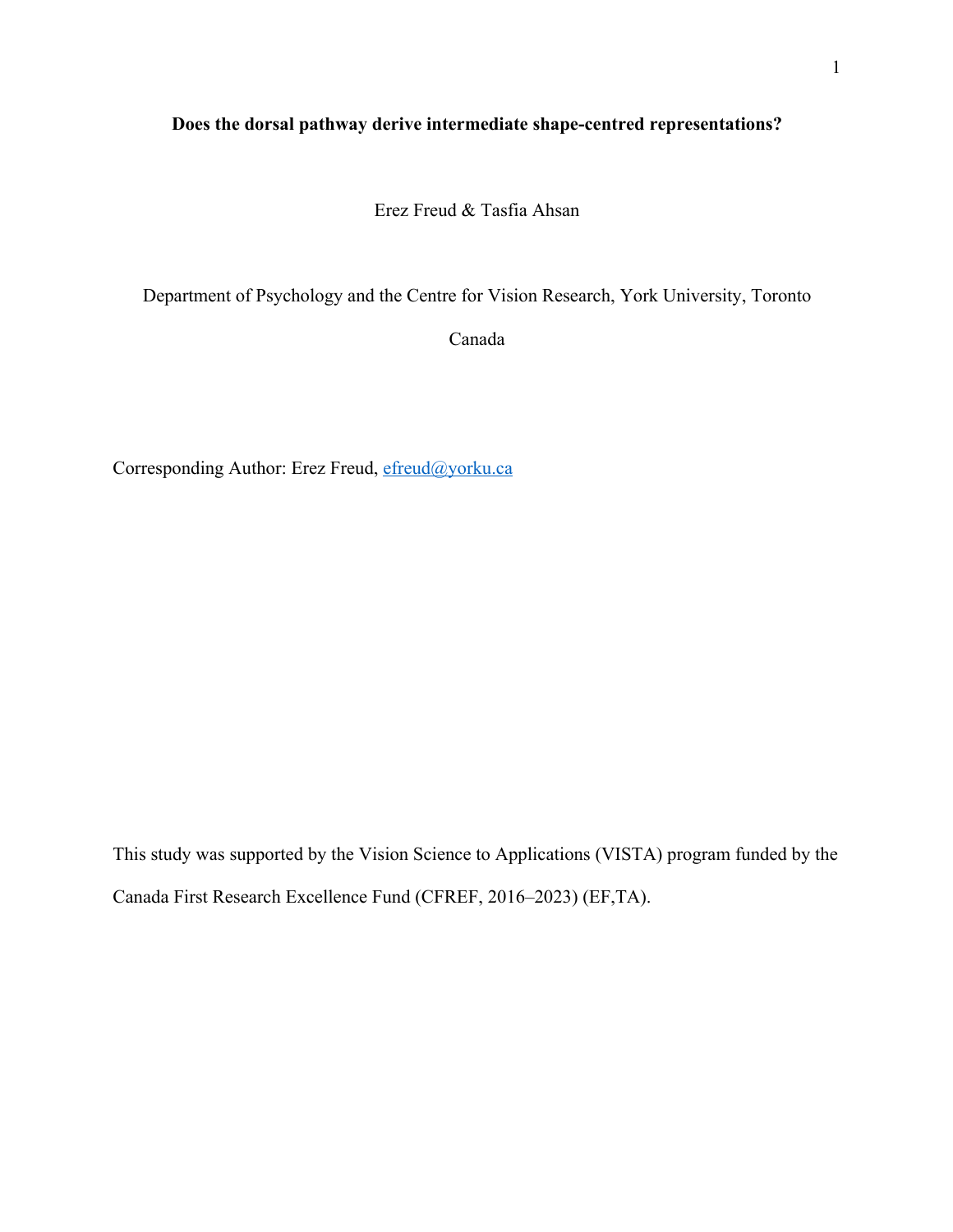Vannuscorps et al. (2021) present a case study of a young woman named Davida, who has a highly selective visual disorder. The authors conducted an impressive set of complementary experiments and provided evidence that Davida perceives 2D shapes, bounded by sharp, high contrast edges, to be flipped along their own axes and/or orientated along their shape-centred coordinates (90°, 180°, 270°). However, these unique deficits were not found for perception of 3D stimuli, stimuli that are strongly blurred, implied by motion, or defined by low luminance contrast with the background. To explain these results, the authors proposed the existence of an intermediate stage of processing in the visual system termed "intermediate shapecentred representation" (ISCR) that represents bounded areas of the visual field in a shapecentred frame of reference. These ISCRs are computed in parallel based on different visual cues before being integrated and mapped onto higher frames of reference to support visuoperceptual and visuomotor behaviours.

Accordingly, Davida's case reflects a failure in the transition of ISCR to higher frames of references, as she is unable to integrate computations of axis correspondence and axis polarity for high contrast stimuli, presumably represented by the parvocellular system, even though her computations of tilt magnitude/direction remain intact. Here, we discuss an outstanding question regarding the proposed ISCR. Namely, what neural basis can support the computations of these intermediate, shape-bounded representations? Vannuscorps et al. (2021) proposed that regions LO1 and LO2 of the ventral pathway can subserve this function (p. 16) and the Davida's specific deficit may be a result of deficient dorsal to ventral flow of information (p. 17). Here, we offer an extended view and claim that ISCRs might not be a unique property of the ventral visual pathway and can also reflect computations carried out by regions in the posterior parietal cortex (PPC), which are part of the dorsal visual pathway. We then suggest that these dorsal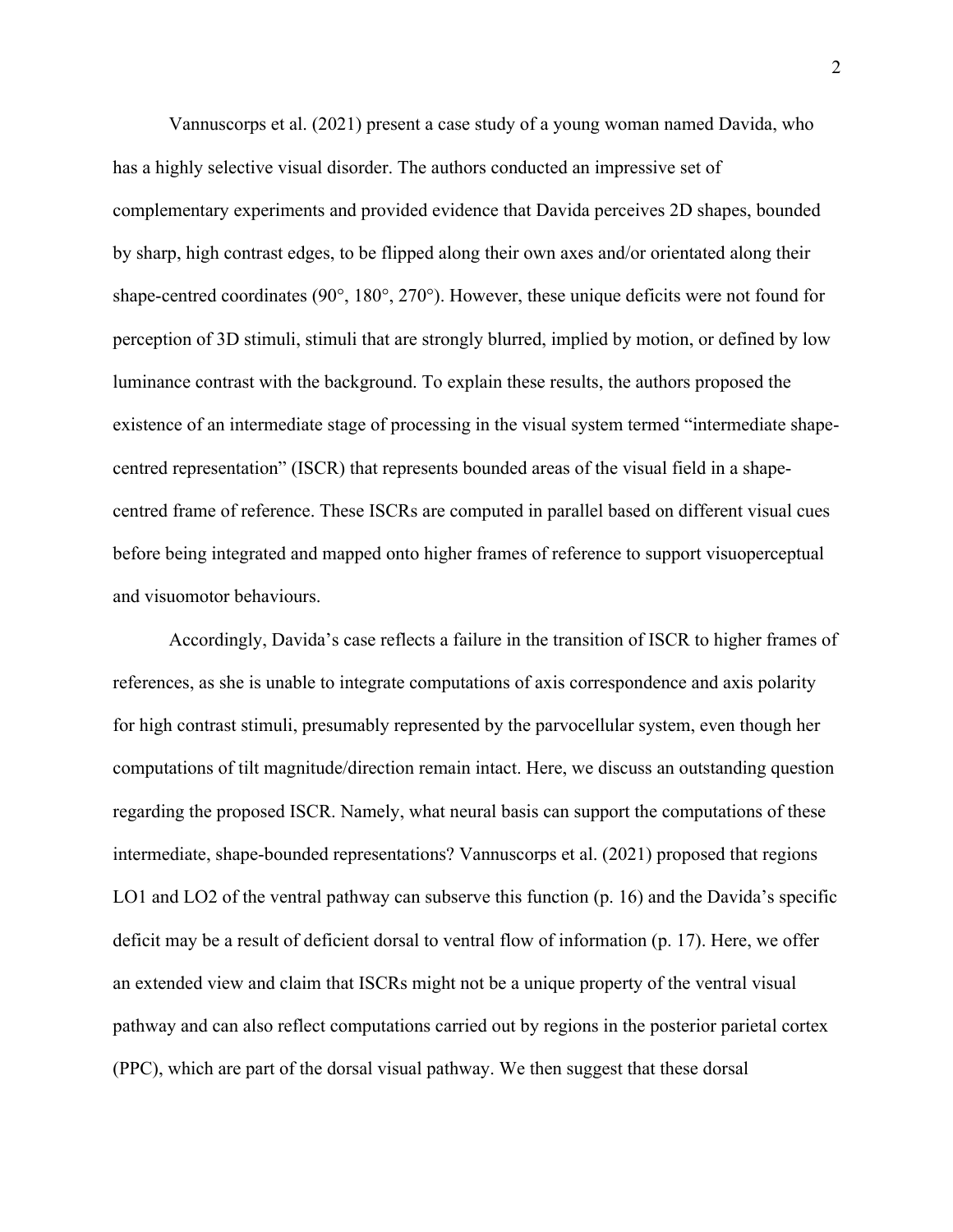intermediate representations are subsequently projected to higher regions along both pathways to support perception and action.

## *The neural basis of intermediate shape-centred representations (ISCR)*

Given the behavioral focus of the Vannuscorps et al. (2021) investigation, the neural basis of the ISCR remains unclear. Vannuscorps et al. speculate that computations carried out by the ventral pathway, particularly by regions LO1 and LO2 (i.e., V4 in monkeys) can promote these representations. This proposal relies on the anatomical location of these regions (between retinotopic early visual cortices and high-level cortices), their functional properties (i.e., segregated representations of shapes which are based on different visual cues) and their connectivity profile (to the ventral and dorsal pathways). While the properties mentioned above support the plausible role of these ventral regions in ISCR computations, we should also consider whether regions in the dorsal pathway and specifically in the PPC can also derive similar, shapecentred representations.

In recent years, accumulating evidence shows that the dorsal pathway computes shape information that might contribute not only to visuomotor control but also to perceptual behaviours (Freud et al., 2016, 2020). Concretely, posterior parts of the dorsal pathways were found to be sensitive to shape information (Bracci & Op de Beeck, 2016; Freud, Culham, et al., 2017). These dorsal representations are correlated with perceptual behaviours (Freud, Culham, et al., 2017) and reflect semantic similarities among objects (Bracci & Op de Beeck, 2016; Jeong & Xu, 2016). In accordance with the proposed properties of the ISCRs, shape sensitivity in the PPC was found to be independent of image transformations and largely invariant to changes in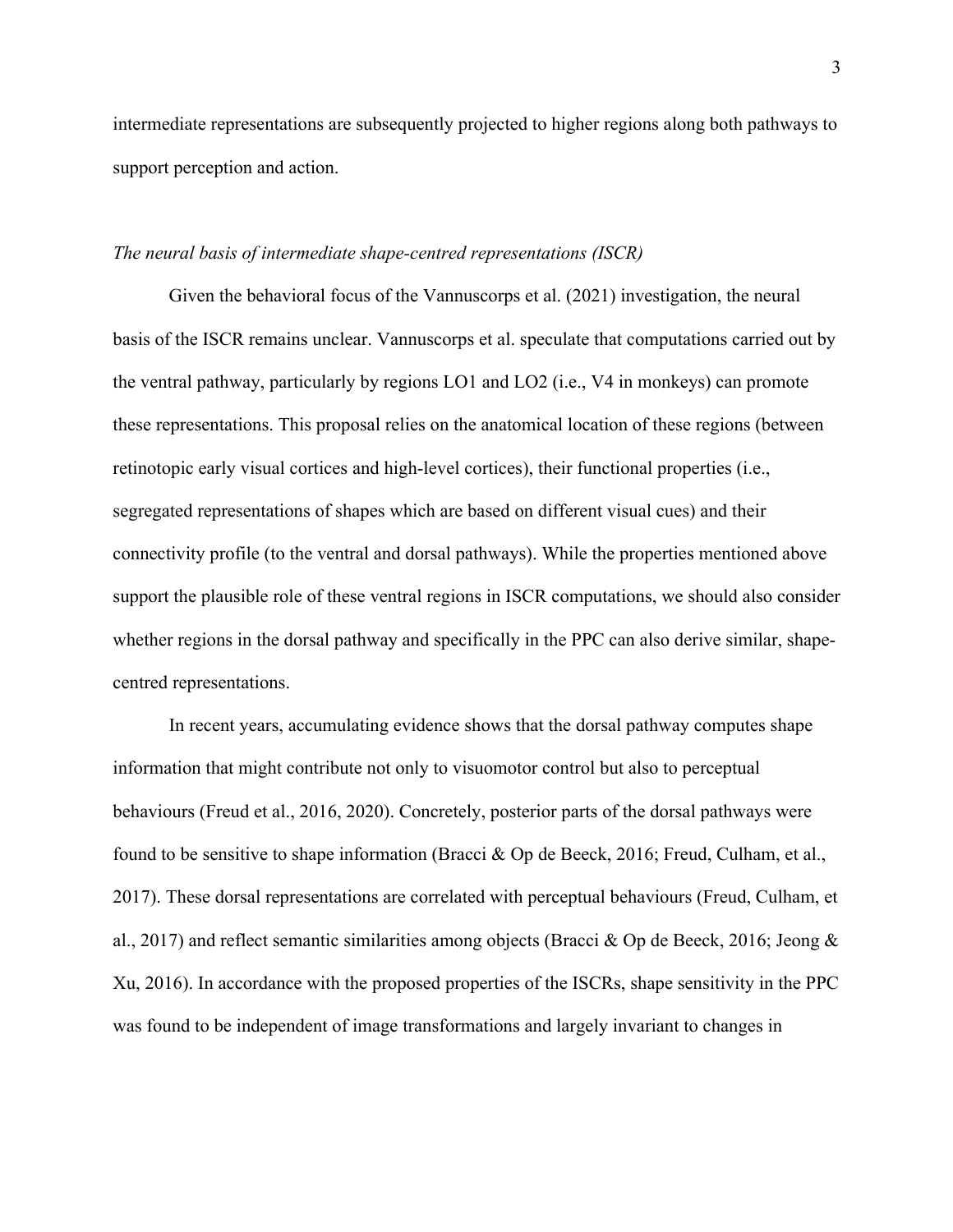orientation or size (Konen & Kastner, 2008), which parallels the response patterns found in the ventral pathway.

Notably, regions in the PPC (i.e., IPS0 - also known as V7- and IPS1) share several key characteristics with the LO1-LO2 complex, supporting the hypothesis that these regions might compute intermediate shape-centred representations. First, anatomically, these regions are situated between the early visual cortex (V1-V3) and higher-level regions (e.g., IPS2-4, anterior IPS). This location might account for their varied connectivity profile. Specifically, anatomical (Greenberg et al., 2012) and functional (Ayzenberg & Behrmann, 2021; Hutchison & Gallivan, 2018) connections exist between the PPC and regions in the ventral and dorsal pathways. Consistently, reversible inactivation of the caudal IPS in monkeys led to functional changes in regions in cortex IT (Van Dromme et al., 2016), further establishing functional coupling between the PPC and regions in the occipitotemporal cortex. Thus, the PPC is well-suited to transfer the ISCR to subsequent computations in higher regions along the dorsal and ventral pathways.

Second, it was demonstrated that PPC regions are sensitive to different visual cues, including structure from motion (Erlikhman et al., 2018), depth cues (Georgieva et al., 2009; Orban, 2011), 3D structural information (Freud et al., 2015; Freud, Ganel, et al., 2017) and the spatial layout of object parts (Ayzenberg  $\&$  Behrmann, 2021). Importantly, the above-mentioned sensitivity to 3D structural information and to the spatial geometry of objects is likely necessary to generate shape-centred representations which are invariant to image transformation.

Third, the hypothesis that regions outside the ventral pathway also generate ISCR is consistent with Vannuscorps et al. (2021) proposal that ISCR are derived separately by the magnocellular and parvocellular systems. Particularly, input to the ventral pathway is received from all types of ganglion cells. In contrast, the dorsal pathway receives most of its input from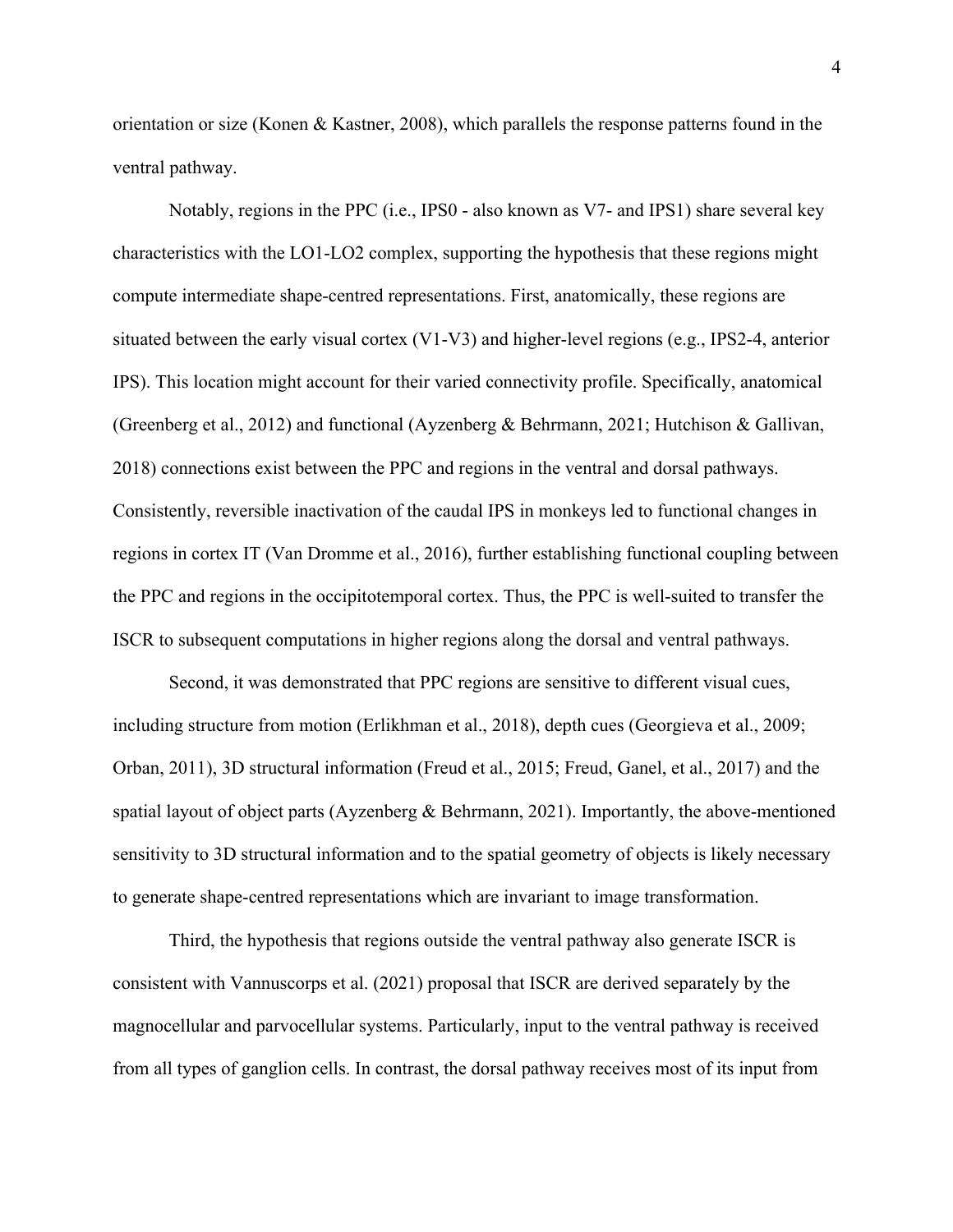the magnocellular (Merigan & Maunsell, 1993) and the koniocellular systems (Almeida et al., 2013). Although this separation is relative rather than binary (Nassi et al., 2006), it further supports the assumption that different cortical regions are involved in the computations of ISCR. Particularly, it is plausible the dorsal pathway computes ISCRs based on magnocellular inputs, while the ventral pathway computes these representations based on parvocellular inputs. Accordingly, in line with that proposed by Vannuscorps et al. (2021), one hypothesis is that ventral pathway computations are impaired in Davida, as her deficit is highly specific to the processing of stimuli presumably processed by the parvocellular system.

Finally, it is also worthwhile to consider what is the functional role of the ISCR that are presumably computed by the PPC. Clearly, shape representations derived by the PPC can be essential for computations carried out by the anterior regions of the dorsal pathway, the nexus of visuomotor control (Culham & Valyear, 2006; Goodale & Milner, 1992). Importantly, however, the functional contribution of the PPC is not limited to visuomotor control (see above). For example, given the rapid nature of the magnocellular input to these regions, it is plausible that PPC derives ISCR representations before ventral regions (that rely on parvocellular input) (Collins et al., 2019). Thus, PPC representations might facilitate object recognition by scaffolding or constraining the representations derived by the ventral pathway (Bar et al., 2006). Recent findings support this notion by showing that information about the spatial organization of object parts is uniquely encoded by the PPC and then communicated to ventral regions (Ayzenberg & Behrmann, 2021).

To conclude, the idea that the visual cortex computes intermediate shape-centred representations is compelling and can account for Davida's unique neuropsychological profile as well as other behavioural and neuroimaging observations. We propose that the neural basis of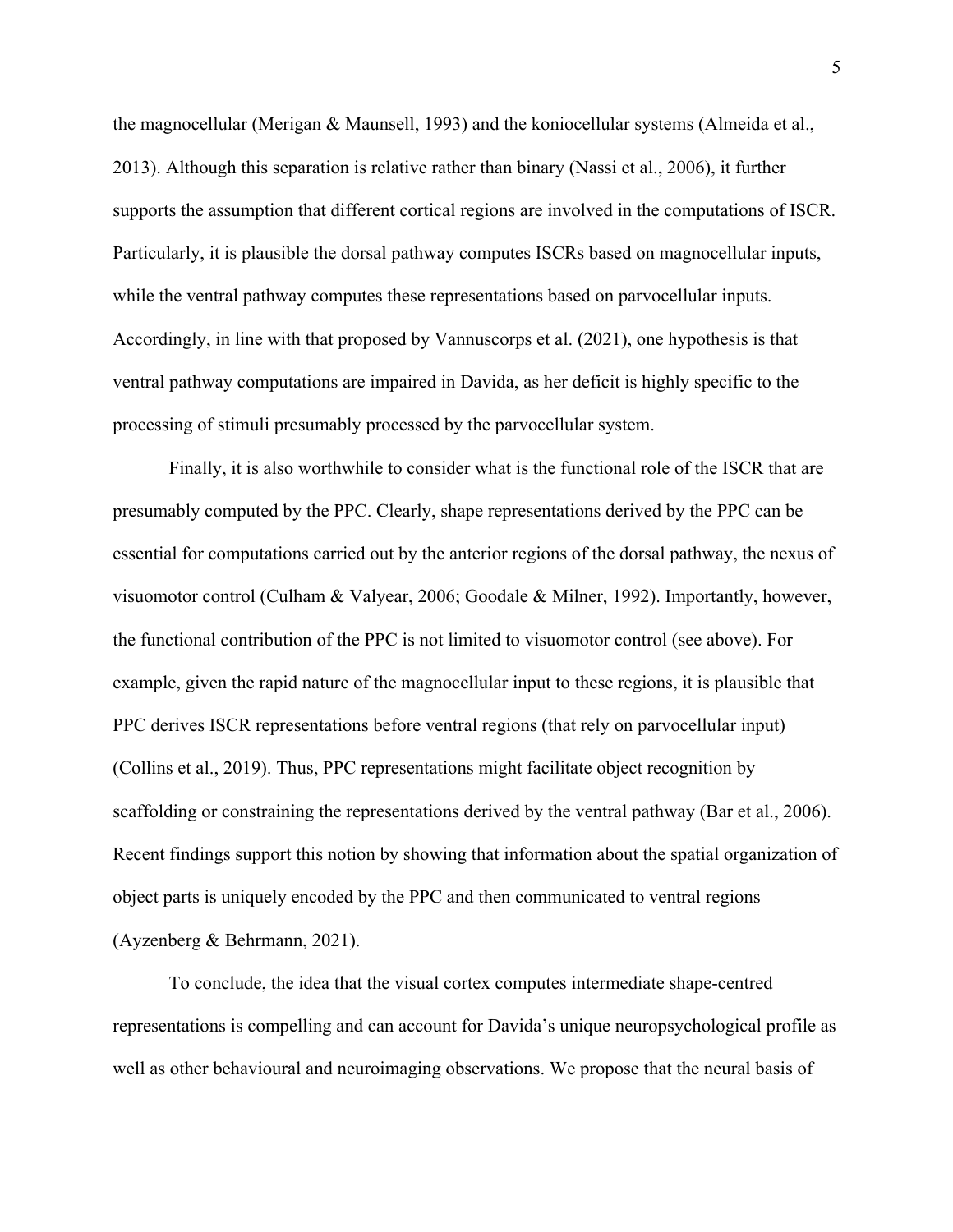these representations is not limited to the ventral visual pathway and might reflect computations carried out in multiple cortical loci across the two visual pathways.

## **References**

- Almeida, J., Fintzi, A. R., & Mahon, B. Z. (2013). Tool manipulation knowledge is retrieved by way of the ventral visual object processing pathway. *Cortex*, *49*(9), 2334–2344. https://doi.org/10.1016/j.cortex.2013.05.004
- Ayzenberg, V., & Behrmann, M. (2021). *The dorsal visual pathway represents object-centered spatial relations for object recognition* (p. 2021.11.12.468414). https://doi.org/10.1101/2021.11.12.468414
- Bar, M., Kassam, K. S., Ghuman, A. S., Boshyan, J., Schmid, A. M., Dale, A. M., Hämäläinen, M. S., Marinkovic, K., Schacter, D. L., & Rosen, B. R. (2006). Top-down facilitation of visual recognition. *Proceedings of the National Academy of Sciences of the United States of America*, *103*(2), 449–454.
- Bracci, S., & Op de Beeck, H. (2016). Dissociations and associations between shape and category representations in the two visual pathways. *The Journal of Neuroscience*, *36*(2), 432–444. https://doi.org/10.1523/JNEUROSCI.2314-15.2016
- Collins, E., Freud, E., Kainerstorfer, J. M., Cao, J., & Behrmann, M. (2019). Temporal Dynamics of Shape Processing Differentiate Contributions of Dorsal and Ventral Visual Pathways. *Journal of Cognitive Neuroscience*, *31*(6), 821–836.
- Culham, J. C., & Valyear, K. F. (2006). Human parietal cortex in action. *Current Opinion in Neurobiology*, *16*(2), 205–212.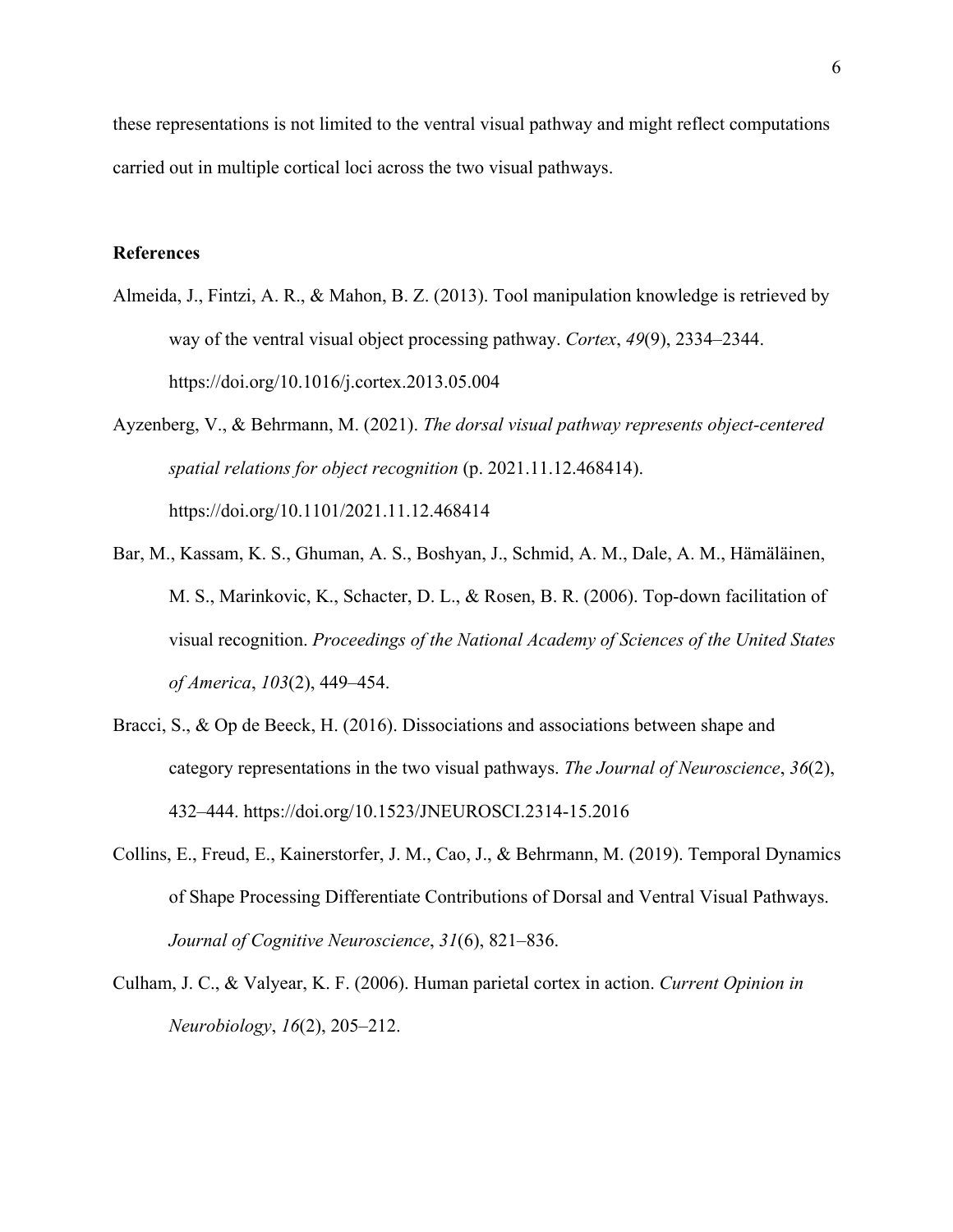- Erlikhman, G., Caplovitz, G. P., Gurariy, G., Medina, J., & Snow, J. C. (2018). Towards a unified perspective of object shape and motion processing in human dorsal cortex. *Consciousness and Cognition*, *64*, 106–120.
- Freud, E., Behrmann, M., & Snow, J. C. (2020). What does dorsal cortex contribute to perception? *Open Mind*, *4*, 40–56.
- Freud, E., Culham, J. C., Plaut, D. C., & Behrmann, M. (2017). The large-scale organization of shape processing in the ventral and dorsal pathways. *ELife*, *6*, e27576. https://doi.org/10.7554/eLife.27576
- Freud, E., Ganel, T., Shelef, I., Hammer, M. D., Avidan, G., & Behrmann, M. (2017). Threedimensional representations of objects in dorsal cortex are dissociable from those in ventral cortex. *Cerebral Cortex*, *27*(1), 422–434. https://doi.org/10.1093/cercor/bhv229.
- Freud, E., Plaut, D. C., & Behrmann, M. (2016). 'What' Is Happening in the Dorsal Visual Pathway. *Trends in Cognitive Sciences*, *20*(10), 773–784. https://doi.org/10.1016/j.tics.2016.08.003
- Freud, E., Rosenthal, G., Ganel, T., & Avidan, G. (2015). Sensitivity to Object Impossibility in the Human Visual Cortex: Evidence from Functional Connectivity. *Journal of Cognitive Neuroscience*, *27*(5), 1029–1043. https://doi.org/10.1162/jocn\_a\_00753
- Georgieva, S. S., Peeters, R., Kolster, H., Todd, J. T., & Orban, G. A. (2009). The processing of three-dimensional shape from disparity in the human brain. *J Neurosci*, *29*, 727–742. https://doi.org/29/3/727 [pii] 10.1523/JNEUROSCI.4753-08.2009
- Goodale, M. A., & Milner, A. D. (1992). Separate visual pathways for perception and action. *Trends Neurosci*, *15*, 20–25. https://doi.org/0166-2236(92)90344-8 [pii]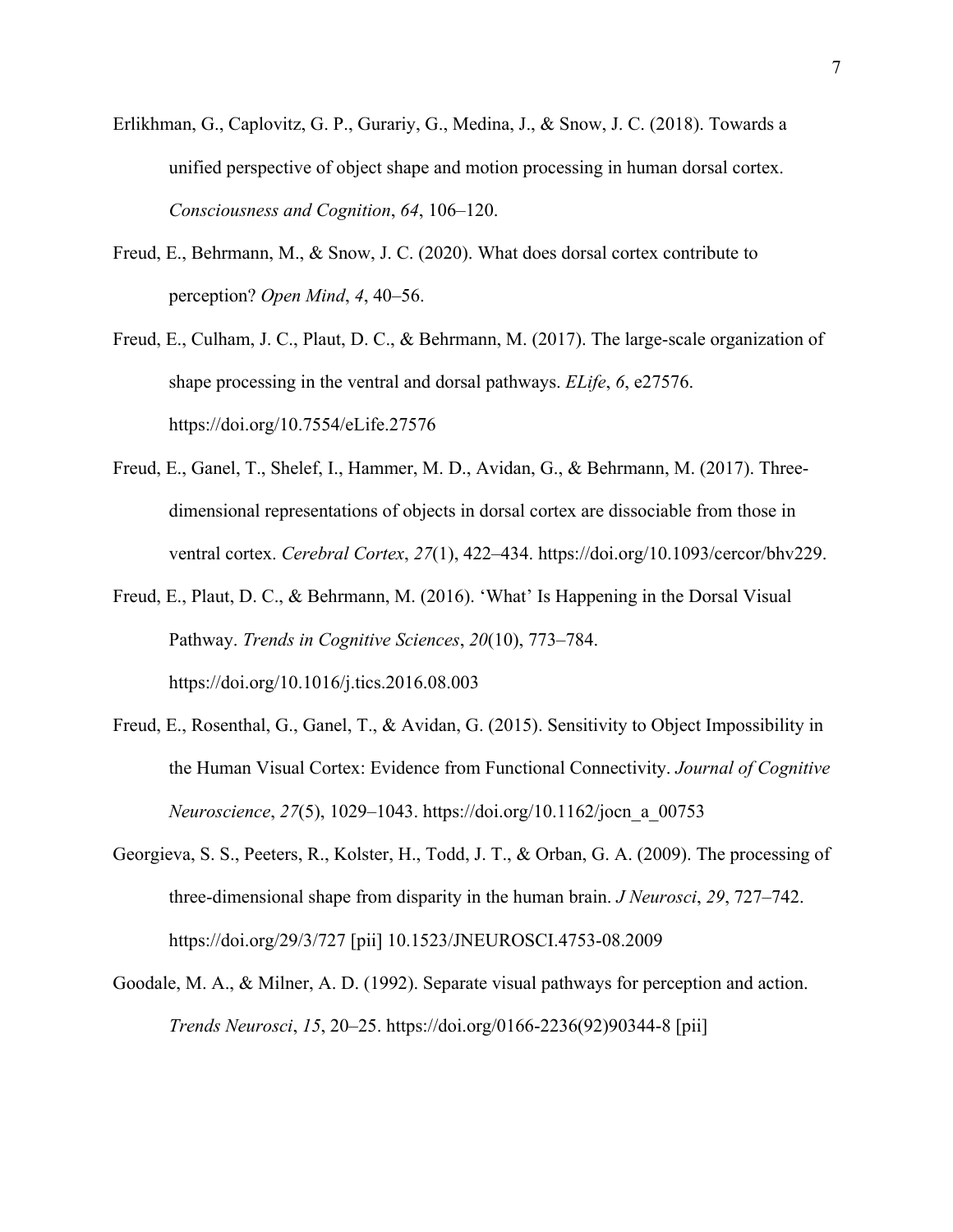Greenberg, A. S., Verstynen, T., Chiu, Y.-C., Yantis, S., Schneider, W., & Behrmann, M. (2012). Visuotopic Cortical Connectivity Underlying Attention Revealed with White-Matter Tractography. *Journal of Neuroscience*, *32*(8), 2773–2782. https://doi.org/10.1523/JNEUROSCI.5419-11.2012

- Hutchison, R. M., & Gallivan, J. P. (2018). Functional coupling between frontoparietal and occipitotemporal pathways during action and perception. *Cortex*, *98*, 8–27.
- Jeong, S. K., & Xu, Y. (2016). Behaviorally Relevant Abstract Object Identity Representation in the Human Parietal Cortex. *The Journal of Neuroscience*, *36*(5), 1607–1619. https://doi.org/10.1523/JNEUROSCI.1016-15.2016
- Konen, C. S., & Kastner, S. (2008). Two hierarchically organized neural systems for object information in human visual cortex. *Nature Neuroscience*, *11*(2), 224–231. https://doi.org/10.1038/nn2036
- Merigan, W. H., & Maunsell, J. H. (1993). How parallel are the primate visual pathways? *Annual Review of Neuroscience*, *16*(1), 369–402. https://doi.org/10.1146/annurev.ne.16.030193.002101
- Nassi, J. J., Lyon, D. C., & Callaway, E. M. (2006). The parvocellular LGN provides a robust disynaptic input to the visual motion area MT. *Neuron*, *50*(2), 319–327. https://doi.org/10.1016/j.neuron.2006.03.019
- Orban, G. A. (2011). The extraction of 3D shape in the visual system of human and nonhuman primates. *Annual Review of Neuroscience*, *34*, 361–388. https://doi.org/10.1146/annurevneuro-061010-113819